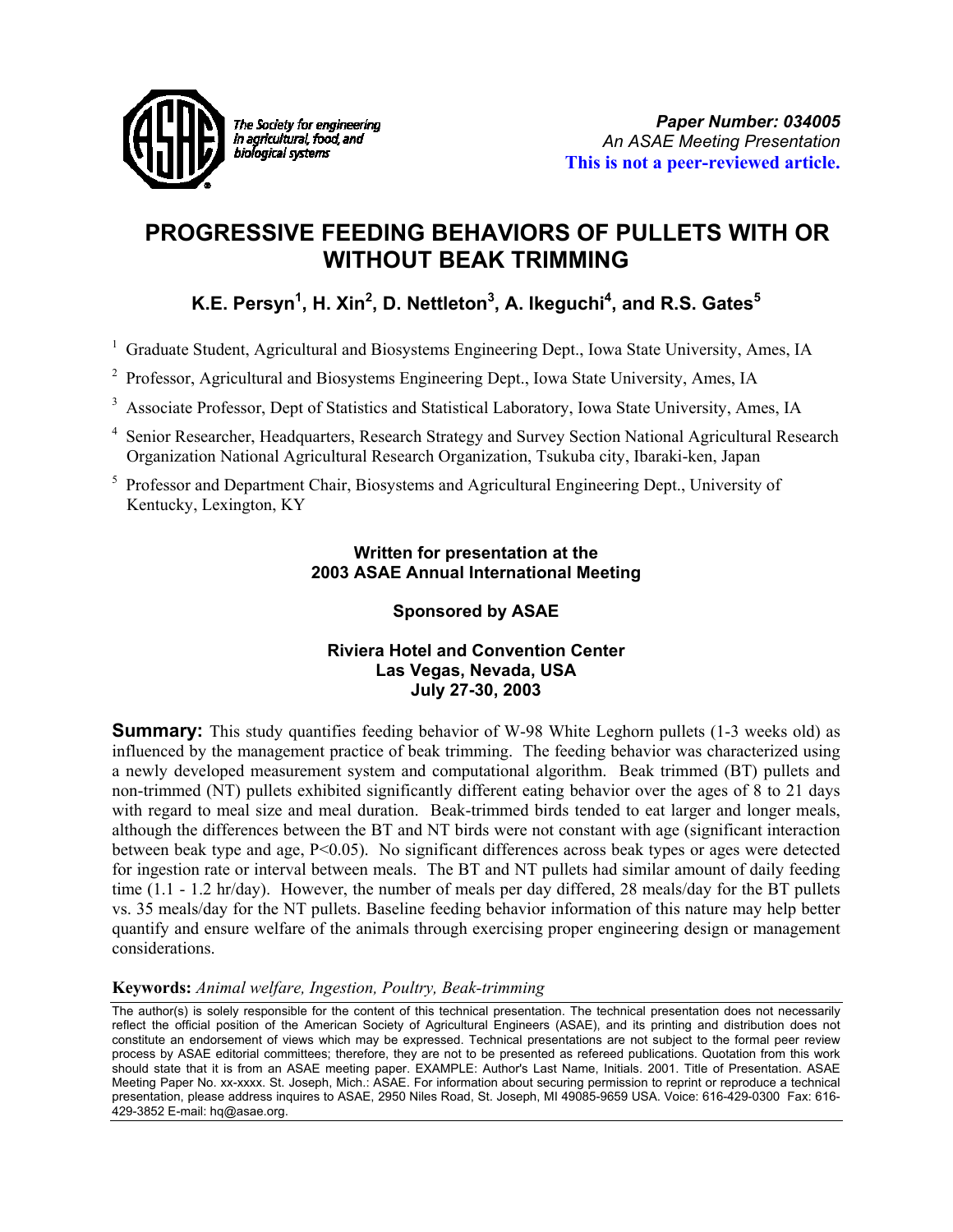#### **INTRODUCTION**

The assessment of animal well-being should engage available scientific evidence concerning the feelings of the animals that can be derived from their structure, functions and behavior (Brambell, 1965). These response assessment criteria include a need for sensitivity to all stimuli, responsive over different time periods and levels of stimulus, and suitable repeatability for scientific assessment (Gates and Xin, 2001). Although many stimuli need to be included to evaluate well-being it is necessary to analyze the characteristics in individual studies to gain a better understanding of each stimulus' effect on the animal. Compilation of the fundamental data can then be applied to management practices to possibly improve the welfare of animals.

Beak trimming is a common practice in the poultry industry. Producers could possibly lose up to 25-30% of pullets due to cannibalism and vent pick-outs if a beak trimming program is not implemented (Glatz, 1990). Pullets that are beak trimmed are less active and feeding behavior is depressed 1 wk after the removal of one-half of the beak (Kuo. et al., 1991). This type of behavior can last beyond 18 weeks of age. An alternative to beak trimming as suggested by Glatz (2000) is an effective light program. However, if a breakout should occur it may be impossible to control cannibalism thereafter. Persyn (2003) provided a detailed review of literature regarding beak trimming.

In the past video recording and analysis has been used to monitor feeding behavior of pullets. However, this methodology is time-consuming, costly, tedious and prone to errors (Gates and Xin, 2001). By using the electronic measurement system and computational algorithm developed by Xin and Ikeguchi (2001, unpublished report), feeding behavior of pullets can be quantified, including the number of meals, meal size, meal duration, ingestion rate and meal intervals. Collection of such behavioral information represents an attempt toward searching for an objective, quantitative, and non-invasive means to measure animal welfare, which continues to challenge the academic community and the animal industry alike. The objective of this research was to comparatively quantify feeding behavior of pullets with or without beak trimming, which could reveal information about management or design decisions that would lead to enhanced animal welfare.

### **MATERIALS AND METHODS**

#### **System Set-Up**

 $\overline{a}$ 

The testing room  $(4.6L \times 2.7W \times 2.6H \text{ m})$  used for this study was environmentally controlled. The thermal conditions were monitored and recorded every 5 minutes with portable data loggers (HOBO H8 Pro Series RH/Temp. Onset Computer Corp, Pocasset, MA, USA<sup>1</sup>) and a temperature/RH probe (Model HMP35C, Campbell Scientific Inc., Logan, UT, USA) placed in the testing room. A thermoneutral air temperature of  $28^{\circ}C \left( \pm 1^{\circ}C \right)$  was vented into the room and maintained by a computer monitoring system. Minimum ventilation rates were used in the room in addition to 4 humidifiers (Vicks® Vaporizer, Kaz) to achieve a desired RH of 30-40%. About 5 lx of illumination throughout the testing rooms was provided for an 18-hr light period (9:15PM to 3:30PM). The illumination at bird level was periodically checked with a digital light meter (model DLM2, Cole Parmer Instrument Co., Vernon Hills, IL).

The experimental pullets were housed individually in 2 rows of 7 wire-mesh cages. The cages provided a floor space of approximately 498 cm<sup>2</sup>. Each cage was equipped with a nipple drinker. Allpurpose (12-gauge) wire in 2.5 cm spacing was attached vertically to the front of the cage to provide the pullets' access to the feed (fig. 1). Plastic feeders measuring  $(14L \times 14W \times 9H \text{ cm})$  with a u-shaped access opening were attached to 10 electronic balances ( $2200 \pm 0.1$  g, model GX 2000, A&D Company

<sup>&</sup>lt;sup>1</sup> Mention of vendor or product names is for presentation clarity and does not imply endorsement by the authors or their affiliations, or exclusion of other suitable products.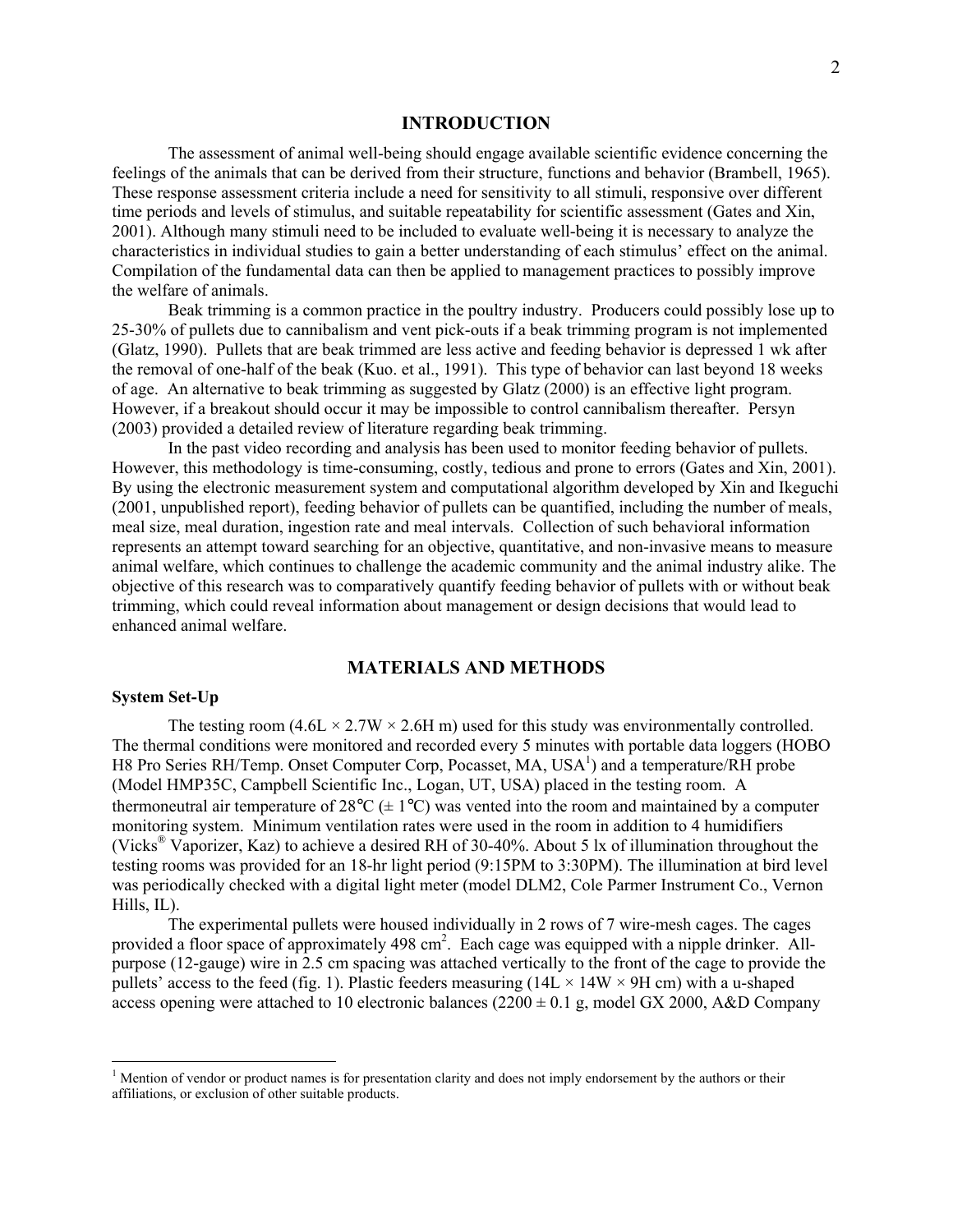Limited, Tokyo, Japan) by Velcro<sup>®</sup> strips (Fig. 1a). Cages occupied by spare pullets had feeders positioned and attached to the front of the cage to not interfere with the electronic scales.

The electronic balances each had an analog output of 0-2.2 VDC corresponding to the weighing capacity, which was connected to the electronic data logger (model CR10X, CSI, Logan, UT, USA). The balances had an automatic response adjustment that adapts to vibration and drafts in the environment. The balances were set to continuous comparison mode, which included near zero readings. Balance sample readings were recorded at 1 s intervals. The data were then automatically retrieved to a PC every 2 hr using the PC208W program (CSI, Logan, UT, USA) and the resultant files were saved and backed up once every 24 hr.

Four video cameras (Panasonic, wv-CP410) were used to continuously monitor and record the birds' duration and frequency at the feeders in the testing room. Camera 1 was focused on an entire row of pullets. The second and third cameras viewed one beak trimmed pullet and one non-trimmed pullet, respectively. Camera 4 shared a full picture of neighboring pullets with different beak types. Images from the four cameras were displayed on a color video monitor via a Quad System (Panasonic, WJ-420) and were recorded on a time-lapse VCR (Panasonic, AG-6730, recording speed of 72 hr/tape), as depicted in Figure 1b. Because viewing these video recordings is time-consuming and tedious, the recordings were selectively used for algorithm validation purposes only, or back-up in case of uncertainty with the recorded feeder data.

#### **Experimental Pullets**

Hy-Line W-98 White Leghorn pullets at an initial age of 8 days were procured from a cooperating company in Iowa. There were a total of 18 pullets of which 9 were non-trimmed (NT) in the control group and the other 9 pullets were beak trimmed (BT). The BT pullets were trimmed 2 mm (on day 8) from the nostrils as recommended by Hy-Line (2002), just prior to being brought to the Livestock Environmental and Animal Physiology (LEAP) Lab II at Iowa State University. During the first day body mass was recorded and the pullets were labeled with an identification number written on their wing band. Upon arrival in LEAP II and allocation to the cages, monitoring of feeding behaviors began and continued for the next 14 days. Feed use was monitored daily and individual feeders were refilled between 10:00-10:50 am. At the end of the trial, body mass was recorded again.

#### **Analysis of Feeding Characteristics**

Ingestion characteristics of the pullets and the differences between beak-trimmed and nontrimmed birds were evaluated using the analysis protocol developed by Xin and Ikeguchi (unpublished report, 2001), including meal size (MS, g/pullet), meal duration (MD, s), ingestion rate (IR, g/min-pullet), and meal interval (MI, s). In order to measure the feeding characteristics of interest, it was necessary to determine the beginning and ending time of each meal as well as the weight of the feed on the scale before and after each meal. A threshold of 0.2 g in feeder weight change was used for determination of a true feeding event. A time span of at least 15 s during which the recorded feed weight remained stable was used to define the break between two adjacent feedings/meal events. Daily feed use values as determined from the algorithm and the manual weighing of the feeders in the beginning and end of the day were within 5%. Samples of feeding event signals are shown in Figure 2. The feeder weight data recorded during the hours after 3:30PM and before 9:15PM were excluded from the analysis due the inactivity of the pullets when the lights were off.

MS, MD, IR, and MI distributions were heavily skewed to the right for each bird. Thus statistical analysis of the ingestion characteristic data was conducted on the natural logarithm scale to dampen the effect of rare but large outlying observations and to obtain roughly constant error variance as required by our statistical analysis methods. A mixed linear model analysis was conducted for each ingestion characteristic using the *mixed* procedure of Statistical Analysis System (SAS) version 8.2. The model included terms for the fixed effects of beak type (NT vs. BT), age (8 to 21 days), and interaction between beak type and age. Also included in the model were random effects for bird nested within beak type and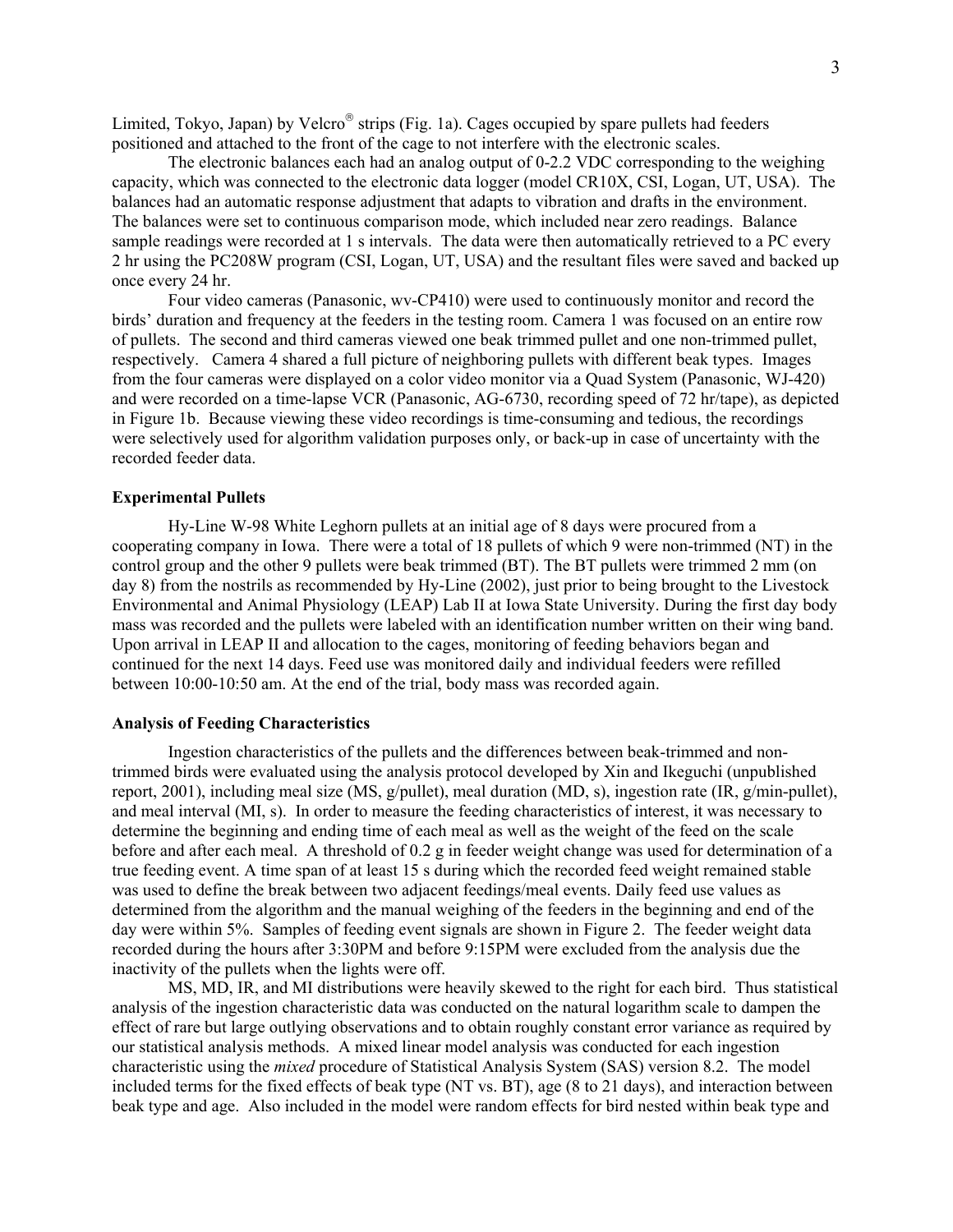the interaction between age and bird nested within beak type. This is a standard mixed linear model that allows for correlation among the observations that come from a single bird as well as additional correlation among observations that come from a single bird on a single day. In addition to the analysis of the MS, MD, IR, and MI data, initial body mass, final body mass, daily feed use, number of meals per day, and total time spent on feeding were measured for each pullet and analyzed by two-sample t-tests to check for statistically significant differences between BT and NT pullets.

#### **RESULTS AND DISCUSSION**

The comparative feeding characteristics of the pullets with each beak type are summarized in Tables 1 and 2. The frequency distributions of each feeding characteristic are presented in Figure 3 (MS), Figure 4 (MD), Figure 5 (IR), and Figure 6 (MI), respectively. Figures 3-6 cumulatively reflect at least 90% of the data points. By graphically excluding the top 10% or less in some cases, it allows for the more intriguing or highest frequencies to be emphasized.

Table 2 contains the p-values for assessing the significance of beak type, age, and beak-type-byage interaction effects for each of the ingestion characteristics (MS, MD, IR, and MI). The significance of the beak-type-by-age interaction effect for MS indicates that the effect of beak trimming on meal size is not constant throughout ages 8 to 21 days. In particular, Figure 7 suggests that the difference between the meal sizes of BT and NT birds tended to be larger around 12 days of age than around 8 or 17 days of age. The significance of the beak type effect for MS indicates that, if we ignore interaction and average over days, the BT pullets tended to have larger MS than NT pullets. Because there is significant interaction between beak type and age, this is not necessarily the case for all ages; for example, Figure 7 suggests that the BT pullets tended to have larger MS at 9 days of age. Similarly, if we ignore interaction and average over beak types, the significant age effect indicates that the MS distribution did not remain constant across age. This is consistent with what appears in Figure 7 to be a slight trend toward increased MS with increased age. P-values less than 0.05 for the comparison of beak types at each age are also shown on Figures 7-10 (P-values larger than 0.05 are denoted NS to indicate no significant difference at the 0.05-level). These P-values provide additional descriptive information about ages where trimmed and non-trimmed pullets seem to differ most.

The results for MD in Table 2 and Figure 8 can be interpreted much like the results for MS. This is not surprising because MS and MD are naturally positively correlated. (Within-bird correlations between MS and MD range from 0.31 to 0.49; all are statistically significant at the 0.001 level.) No significant effects were detected for IR or MI although there is weak evidence of age and interaction effects for IR.

#### **CONCLUSIONS**

The beak-trimmed (BT) pullets seemed to have different ingestion behavior as compared with the non-trimmed (NT) pullets during the two weeks immediately following beak trimming at 8 days of age. The biggest differences in meal size and meal duration existed during the week immediately after trimming. The BT pullets tended to have larger meal sizes, longer meal durations, and slightly slower ingestion rates than the NT pullets. BT and NT pullets spent a similar amount of time at the feeder per day. Both BT and NT pullets had similar daily and cumulative feed intake during the testing period.

#### **ACKNOWLEDGEMENTS**

We would like to extend our gratitude to Dr. James Arthur of Hy-Line International in West Des Moines for making arrangements in procuring the experimental hens and feed. Funding for this research was provided in part by the Multi-state Research Project NE-127 "Biophysical models for Poultry Production Systems".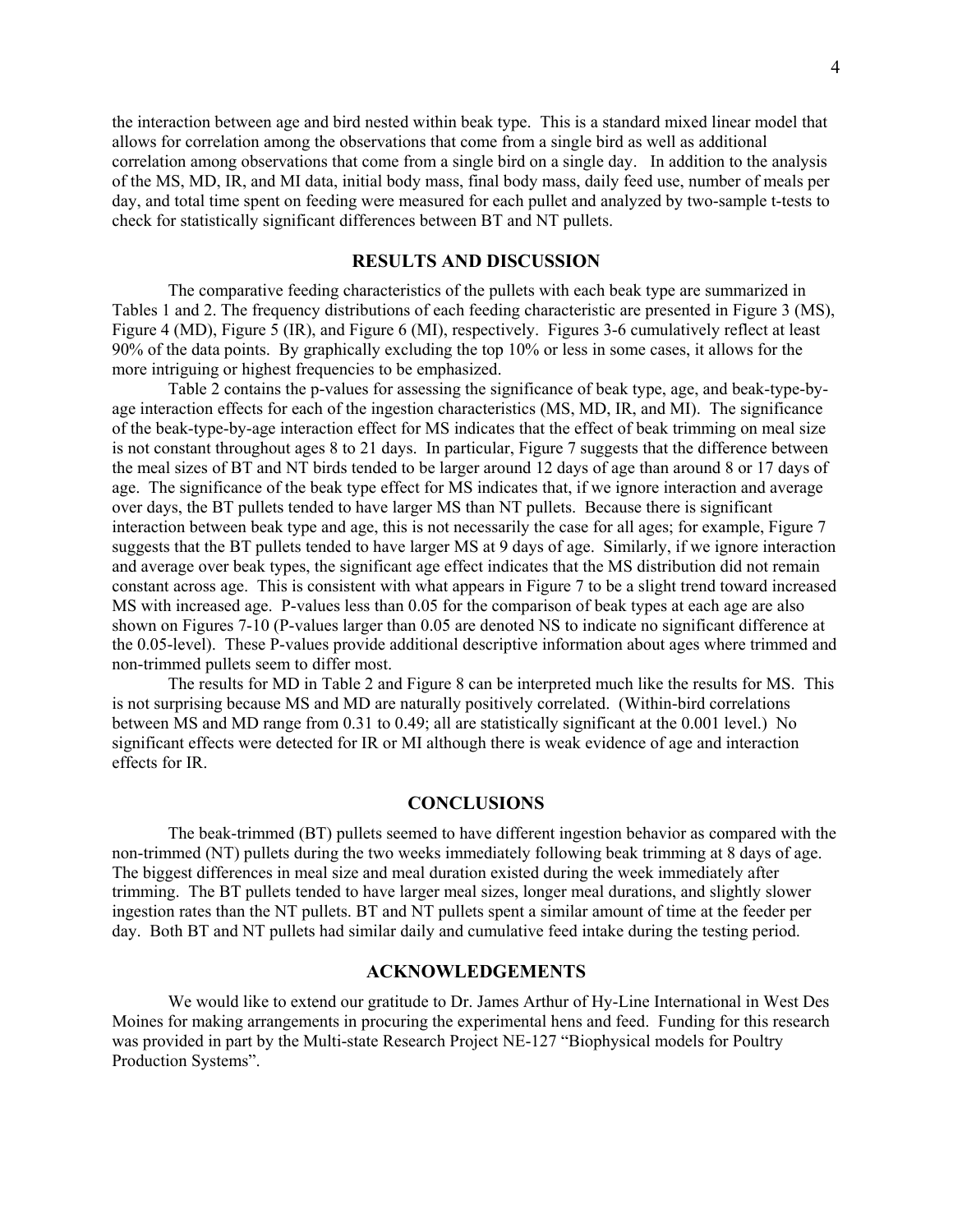#### **REFERENCES**

Blokhuis, H. J., J. W. van der Haar and P. G. Koole. 1987. Effects of beak trimming and floor tyoe on feed consumption and body weight of pullets during rearing. Poult. Sci. v. 66(June):623-625.

Brambell, F.W.R. 1965. Report of the technical committee to inquire into the welfare of animals kept under intensive livestock husbandry systems. HMSO Cmnd. 2836, London, United Kingdom.

Carey, J. B. 1989. Influence of Age at final beak trimming on pullet and layer performance. Poult. Sci. v. 69(Sept.):1461-1466.

Gates, R.S. and H. Xin. 2001. Comparative analysis of measurement techniques of feeding behavior of individual poultry. ASAE Paper No. 01-4033. Sacramento, CA.: ASAE

Glatz, P. C. 1990. Effect of age of beak-trimming on the production performance of hens. Aust. J. Exp. Agric. v. 30:349-355.

Glatz, P.C. 2000 Beak Trimming Method, Review. Asian-Aus. J. Anim. Sci. v. 13, No. 11: 1619- 1637.

Kuo, F. L. and J. V. Craig. 1991. Selection and Beak-Trimming Effects on Behavior, Cannibalism, and Short-Term Production Traits in White Leghorn Pullets. Poult. Sci. v. 70(Oct.):1057- 1068.

Persyn, K. E. 2003. Feeding behaviors of pullets and laying hens with or without beak trimming. M.S. Thesis, Parks Library, Iowa State University, Ames, Iowa.

Xin, H. and A. Ikeguchi. 2001. Characterization of feeding behavior of growing broilers. Iowa State University, Ames, Iowa, USA.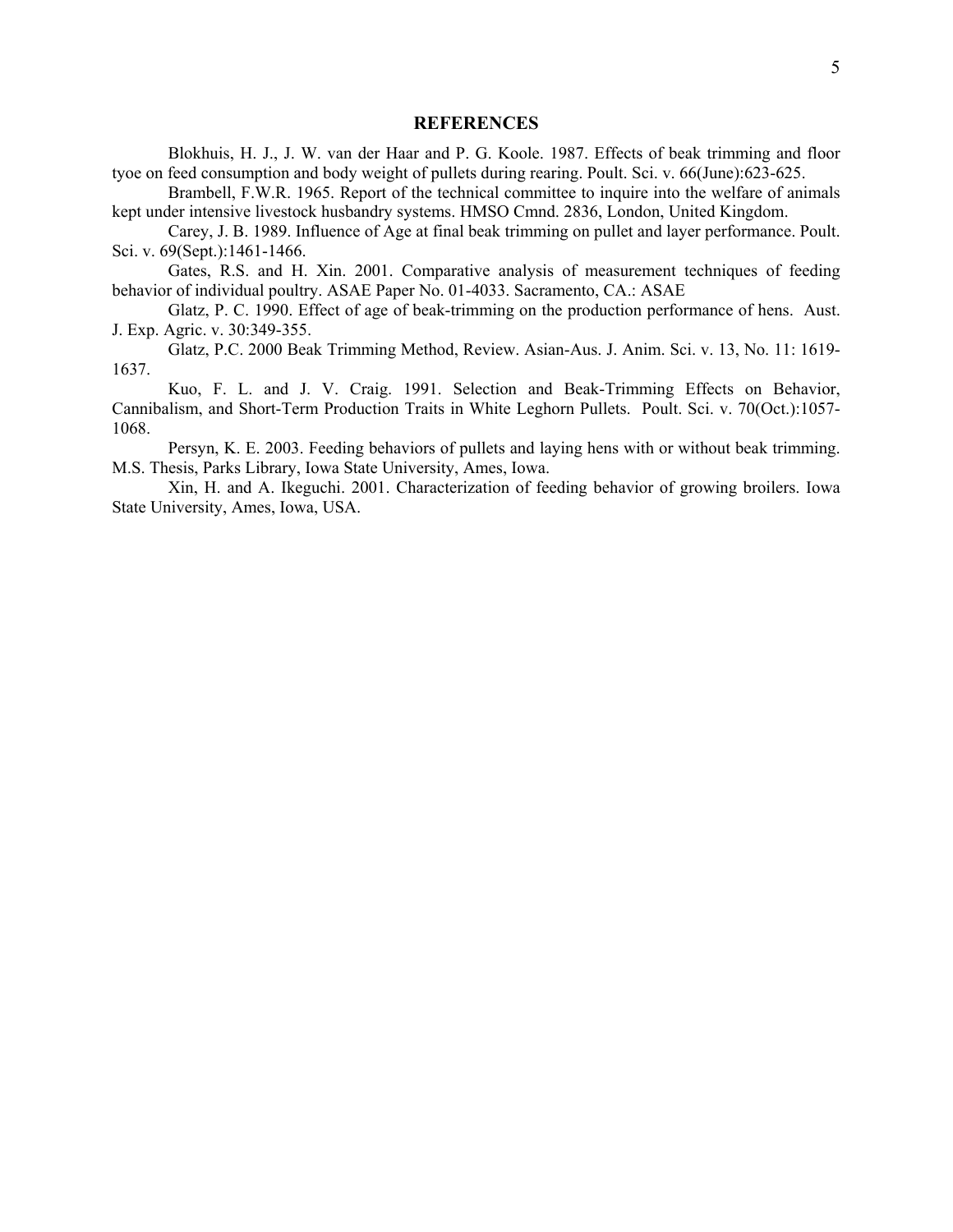| <b>Body Mass and Feeding</b><br><b>Characteristics</b> | <b>Non-Trimmed</b> |           | <b>Beak Trimmed</b> |              | P-Value   |
|--------------------------------------------------------|--------------------|-----------|---------------------|--------------|-----------|
|                                                        | Mean               | <b>SE</b> | Mean                | <b>SE</b>    |           |
| <b>Initial Body Mass, g</b>                            | 70                 | < 0.001   | 70                  | 0.007        | <b>NS</b> |
| <b>Final Body Mass, g</b>                              | 200                | 0.005     | 180                 | 0.01         | <b>NS</b> |
| Daily feed use, g/hen <sup>*</sup>                     | 20.1               | 0.4       | 18.6                |              | <b>NS</b> |
| <b>Number of Meals/day</b>                             | 35                 | 1         | 28                  | $\mathbf{2}$ | 0.006     |
| Total time spent on feeding, hr/day                    | 1.1                | 0.1       | 1.2                 | 0.1          | <b>NS</b> |

Table 1. Average body mass, daily feed use, number of meals per day and total hours spent on feeding per day for the non-trimmed or beak trimmed pullets.

\*  *NS: Means not significantly different.* 

\*\**Averages over the period of 8-21 days of age* 

Table 2. P-values for testing the significance of beak type, age, and beak-type-by-age interaction effects for each of the ingestion characteristics. Values in bold are significant at the 0.05 level.

| <b>Ingestion Characteristic</b> | <b>Beak Type</b> | Age    | <b>Interaction</b> |
|---------------------------------|------------------|--------|--------------------|
| Meal Size, g/meal-pullet        | 0.0003           | 0.0188 | 0.0403             |
| Duration, s/meal                | 0.0517           | 0.0051 | 0.033              |
| Ingestion Rate, g/min-pullet    | 0.1058           | 0.0606 | 0.0627             |
| Interval, s                     | 0.1134           | 0.2679 | 0.6085             |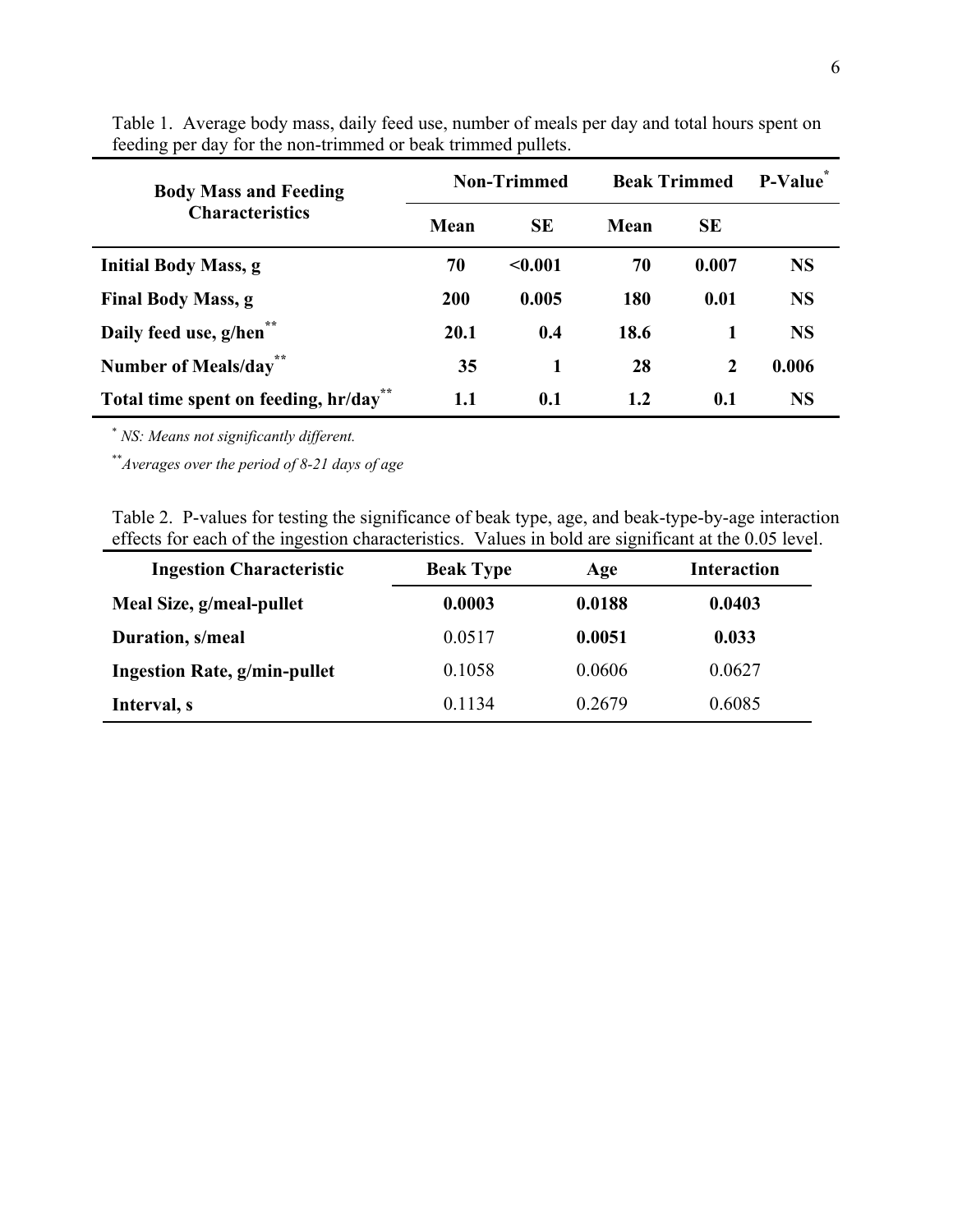

Figure 1. a) Photographic view of the testing room showing ten individual feeding stations and monitoring video cameras, b) Close-up view of feeding station.



Figure 2. Sample raw data of feeder weight associated with feeding events of the pullets.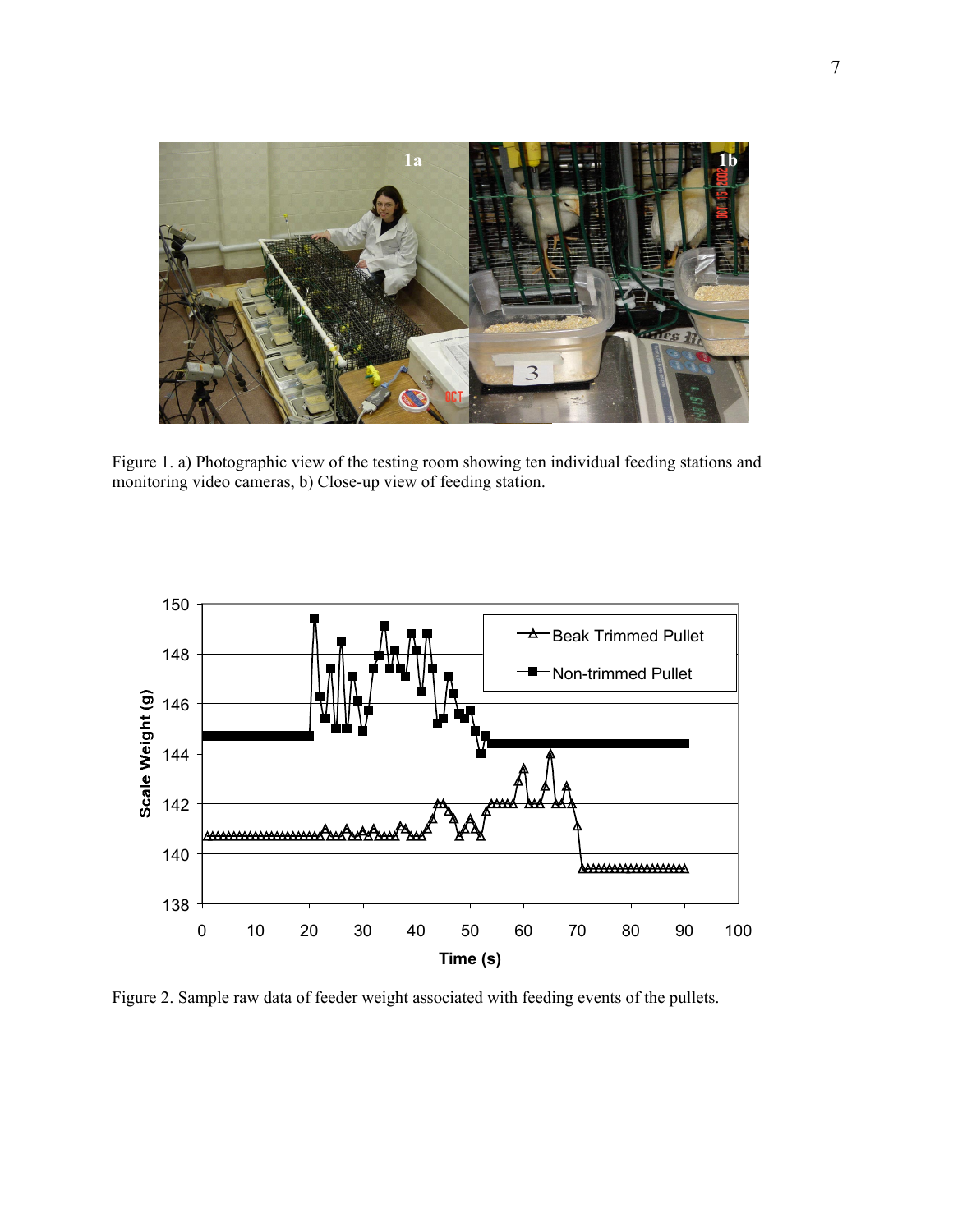

Figure 3. Frequency distribution of meal size for laying hens with trimmed or non-trimmed beak, based on 14-day feeding data of 5 hens per beak type (18L: 6D)



Figure 4. Frequency distribution of meal duration for laying hens with trimmed or non-trimmed beak, based on 14-day feeding data of 5 hens per beak type (18L: 6D).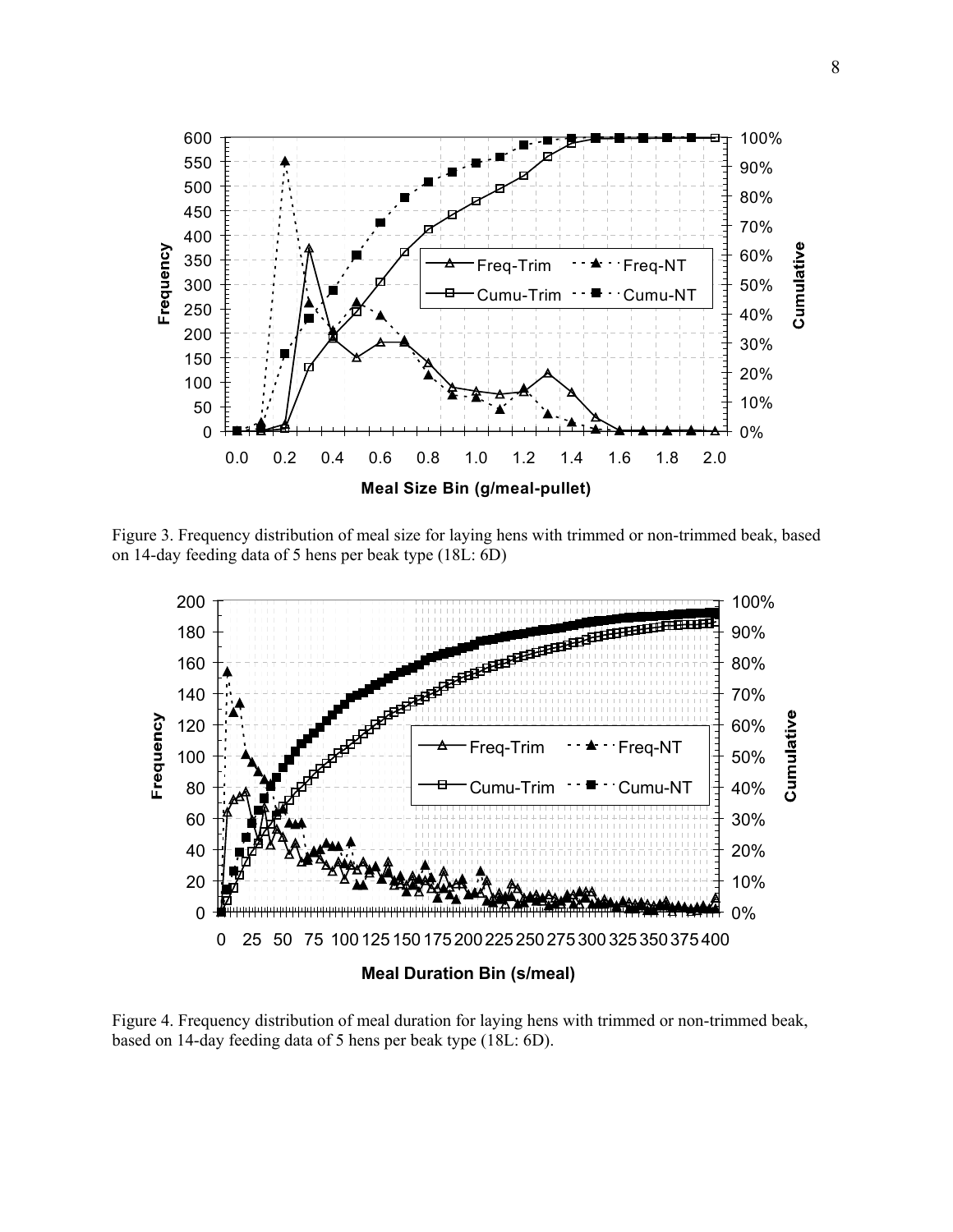

Figure 5. Frequency distribution of ingestion rate for laying hens with trimmed or non-trimmed beak, based on 14-day feeding data of 5 hens per beak type (18L: 6D).



Figure 6. Frequency distribution of meal interval for laying hens with trimmed or non-trimmed beak, based on 14-day feeding data of 5 hens per beak type (18L: 6D).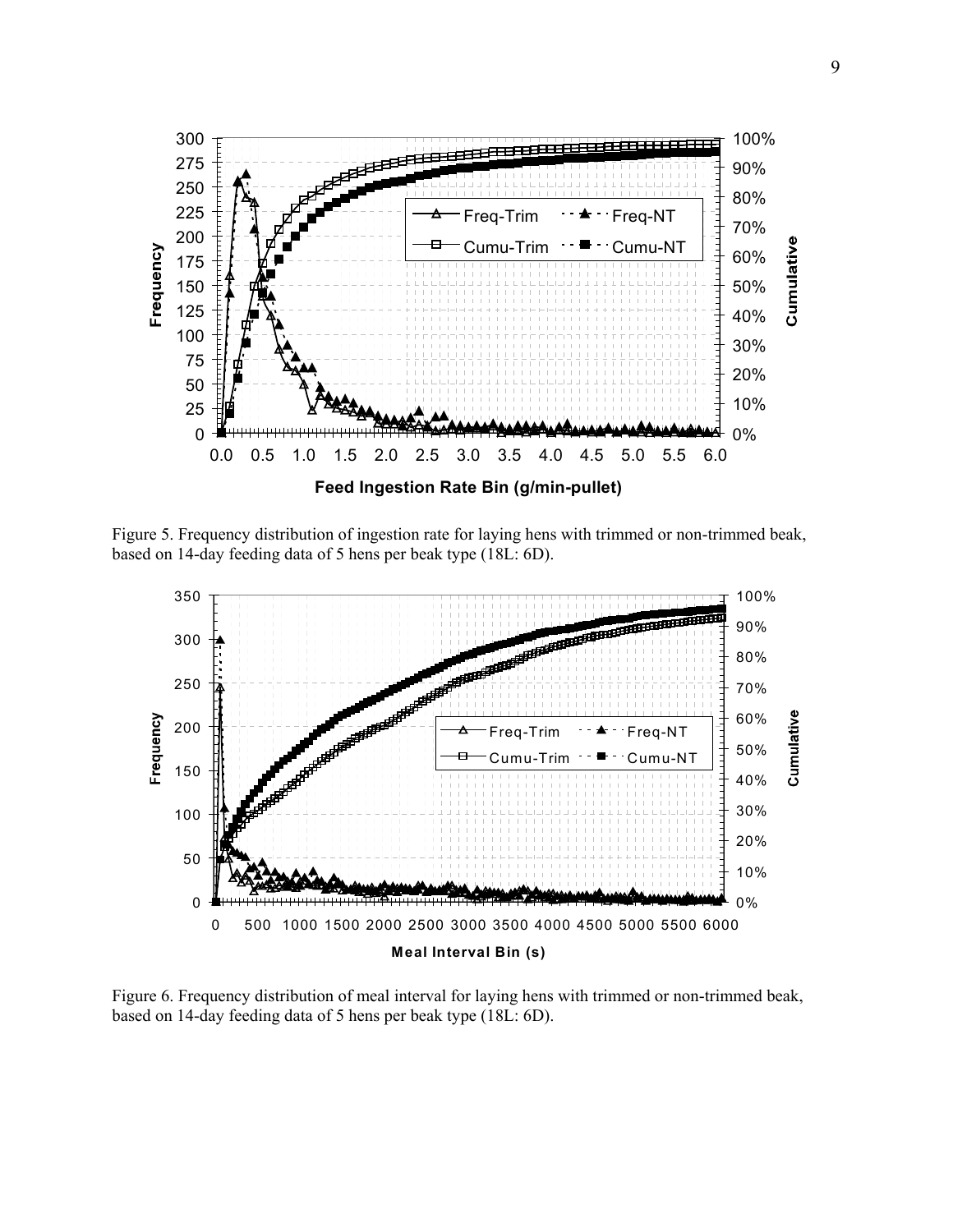

Figure 7. Estimated means of log meal size plus or minus one standard error computed from five nontrimmed and five beak-trimmed pullets from 8-21 days of age. The vertical axis is labeled in the original units for ease of interpretation. The P-values correspond to the t-tests for differences in beak type at each age. P-values greater than 0.05 are reported as NS to indicate non-significance at the 0.05 level.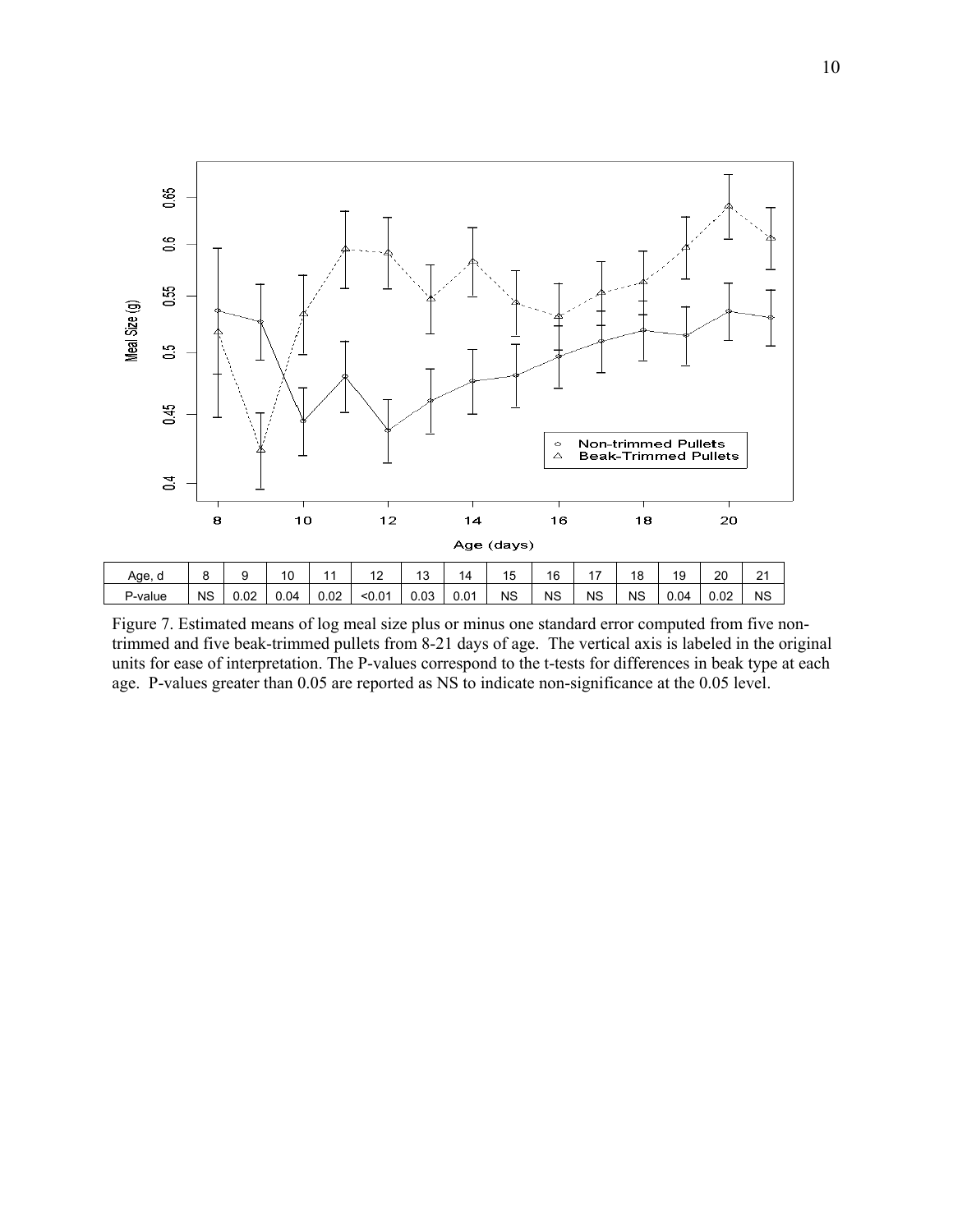

Figure 8. Estimated means of log meal duration plus or minus one standard error computed from five nontrimmed and five beak-trimmed pullets from 8-21 days of age. The vertical axis is labeled in the original units for ease of interpretation. The P-values correspond to the t-tests for differences in beak type at each age. P-values greater than 0.05 are reported as NS to indicate non-significance at the 0.05 level.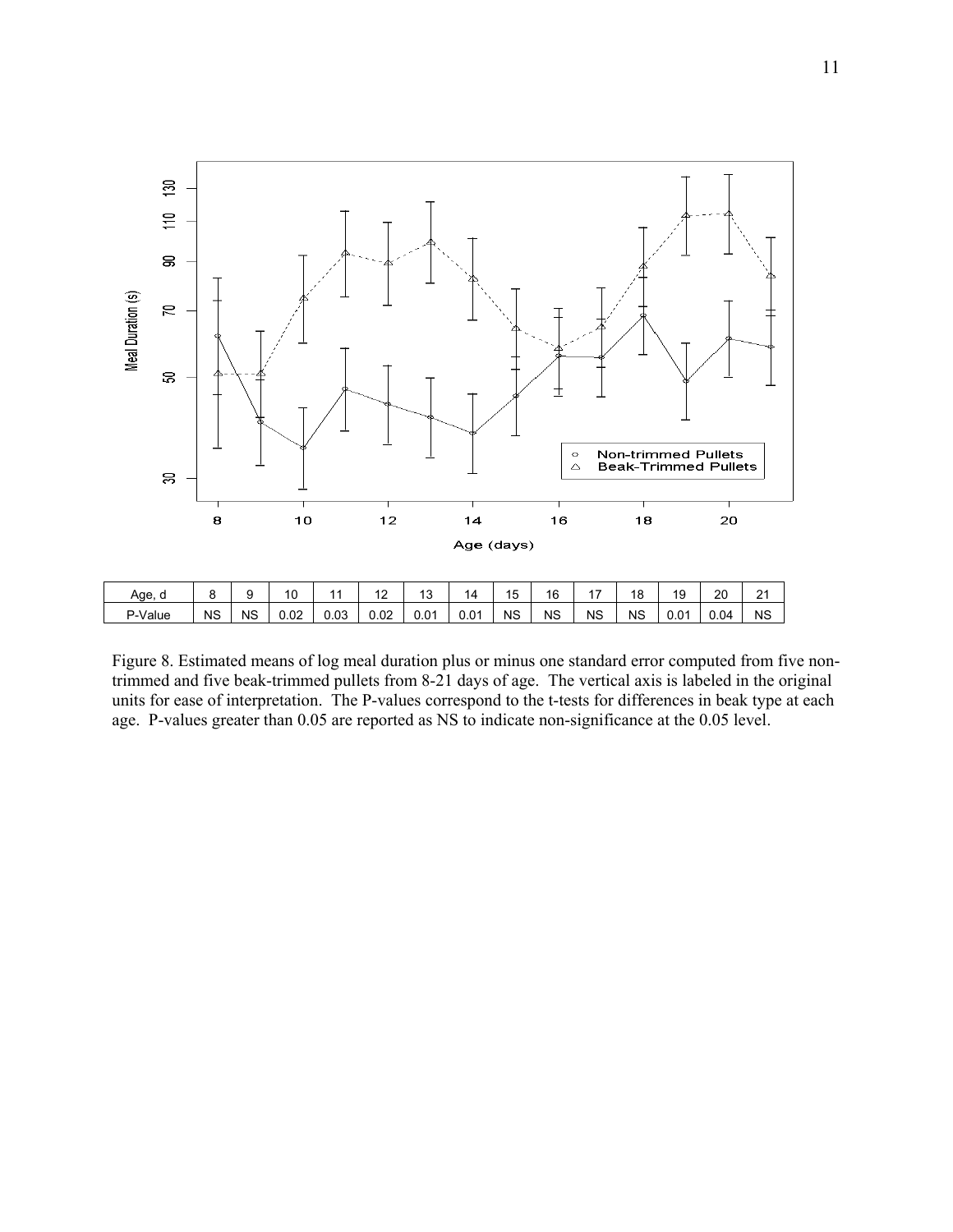

Figure 9. Estimated means of log meal duration plus or minus one standard error computed from five nontrimmed and five beak-trimmed pullets from 8-21 days of age. The vertical axis is labeled in the original units for ease of interpretation. The P-values correspond to the t-tests for differences in beak type at each age. P-values greater than 0.05 are reported as NS to indicate non-significance at the 0.05 level.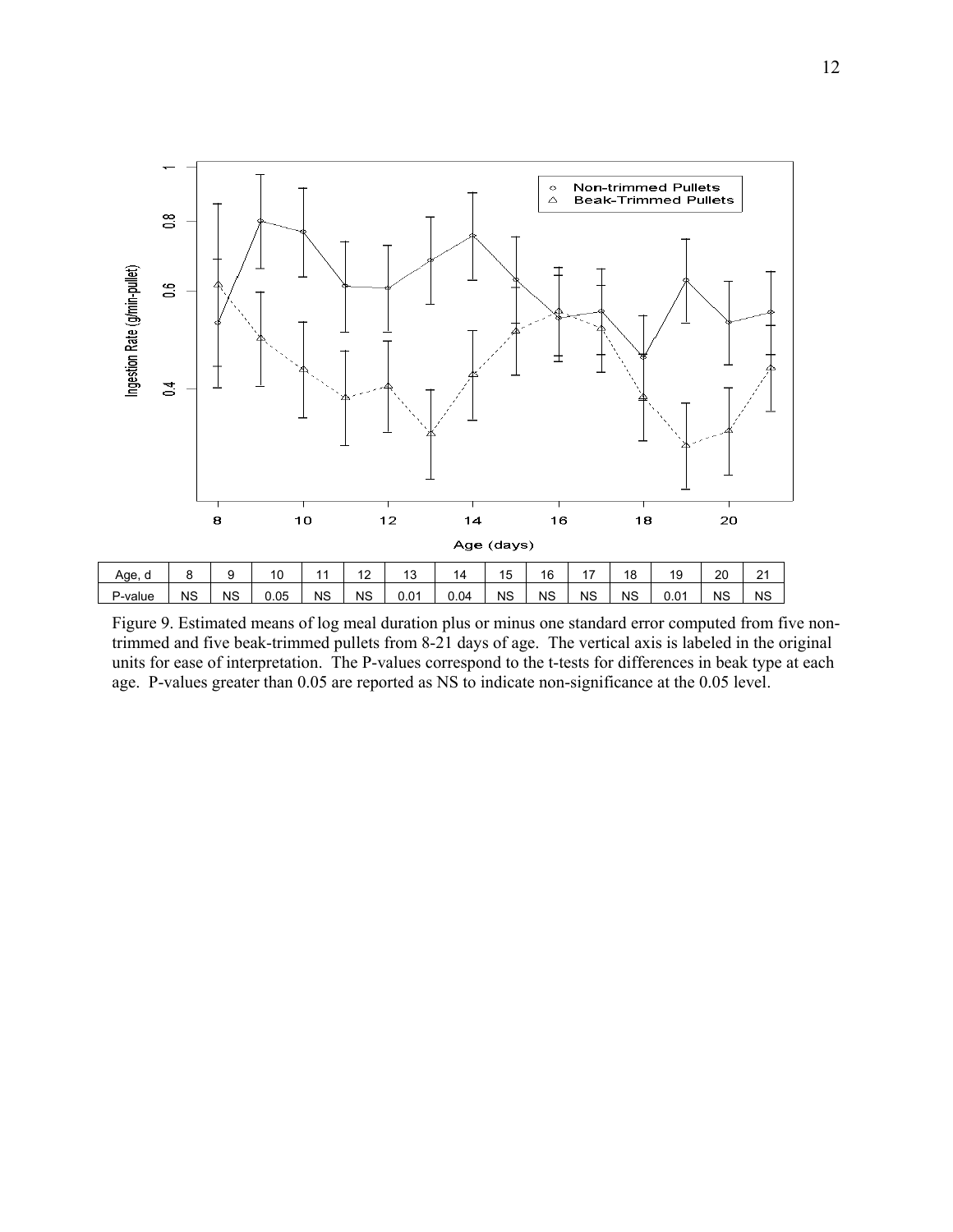

Figure 10. Estimated means of log meal duration plus or minus one standard error computed from five non-trimmed and five beak-trimmed pullets from 8-21 days of age. The vertical axis is labeled in the original units for ease of interpretation. The P-values correspond to the t-tests for differences in beak type at each age. P-values greater than 0.05 are reported as NS to indicate non-significance at the 0.05 level.